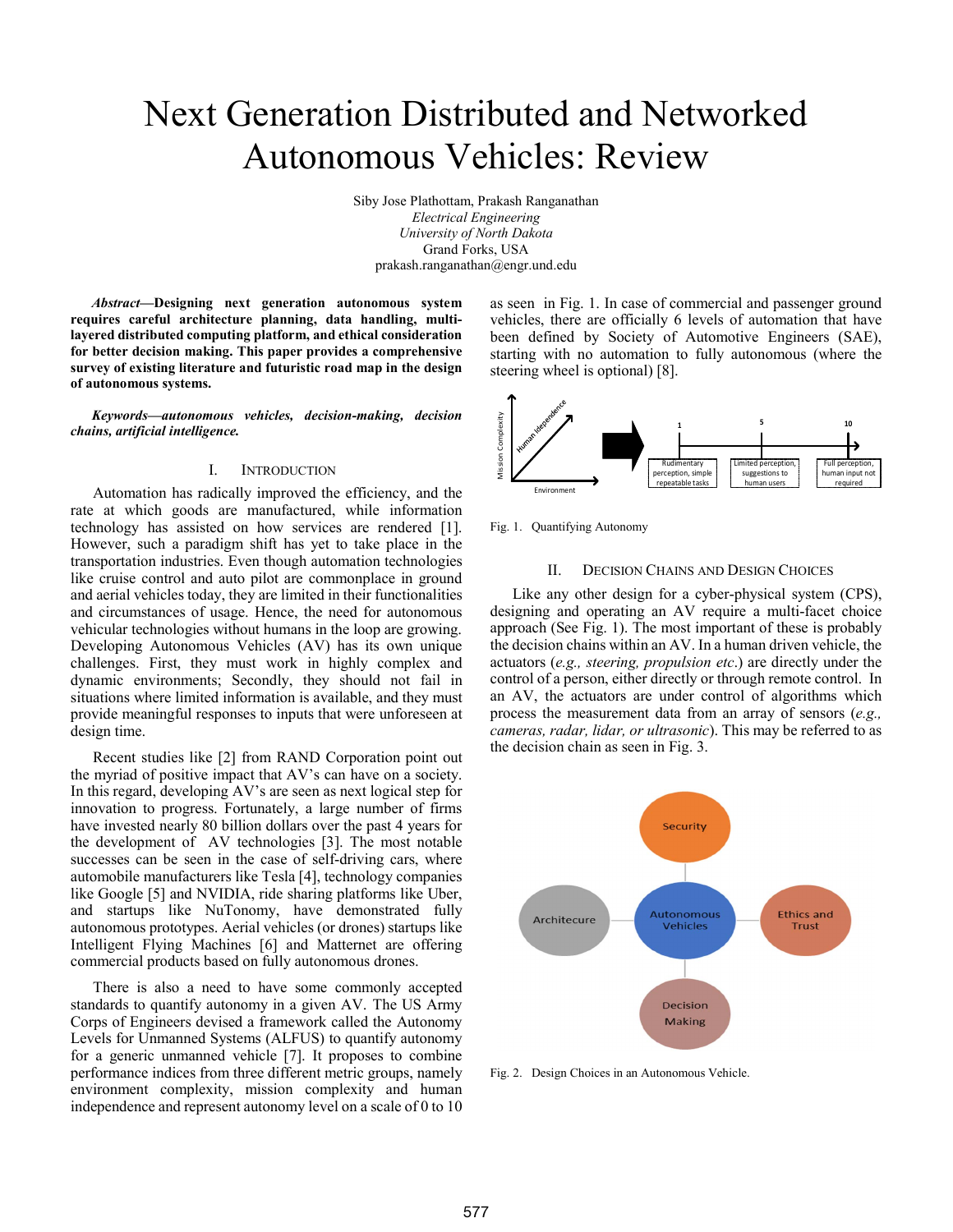

Fig. 3. Decsions chain in autonomous vehicle

Perception involves transforming the sensory data to useful information, and developing a contextual understanding of the environment around an AV. Planning refers to the decision that must be made by AV to execute its goal from a given start position. Control of AV's are the ability to execute the decisions that are made through proper planning.

Algorithms needed for creating decision chains for AV's have existed for many decades, but the recent progress towards commercial deployment can be attributed to a couple of important technological developments.

- a) Computing hardware: The decision making software pipeline may have multiple algorithms running parallely. The development of multi-core CPU's and General purpose GPU computing have enabled algorithms to run in parallel with minimum latency. More recently embedded hardware specifically designed for AV's have been announced by NVIDIA [9].
- b) Advances in computer vision: Visual stimuli is the primary sensory input which humans use to drive vehicles. However, computer vision has always been a challenge until 2012 (and subsequent years) when the use of deep learning produced remarkable results. Now nearly every prototype AV using cameras use a deep learning algorithm to for perceiving its surroundings.

The decision chains in AV's are ultimately Artificial Intelligence (AI) programs. Hence, AI approaches such as Rulebased (e.g., expert system), Formal logic [10], Supervised Machine learning [11], Reinforcement learning [12], Evolutionary algorithms [13], and Graph and Tree Search methods [14] are potential platforms for developing algorithms that can aid in decision-making. A summary of most widely used and algorithms within these approaches are illustrated in Fig. 4.

| <b>Rule Based</b>                                | <b>Formal Logic</b>                               |  |
|--------------------------------------------------|---------------------------------------------------|--|
| •Goal trees<br>• Fuzzy logic                     | • Propositional logic<br>• Predicate logic        |  |
| <b>Supervised Machine</b><br>Learning            | <b>Reinforcement Learning</b>                     |  |
| •Deep neural networks<br>•Support vector machine | •Direct policy search<br>•Value function approach |  |
| <b>Evolutionary Algorithms</b>                   | <b>Search Methods</b>                             |  |
| • Genetic algorithms                             | $\bullet$ A* search                               |  |
| •Gentic programming                              | • Monte carlo tree search                         |  |
| $\blacksquare$                                   |                                                   |  |

Fig. 4. Futuristic AV Algorithms

Recent advances in AV technology has improved both software and computing hardware capacity to collect, process and store more data. Thus, enabling AV's to operate in cloud based Internet of Things (IoT) architecture, and high performance distributed computing environment.

The tasks to transform sensory data to meaningful information in the perception block uses Machine learning approaches. However, recent advances in deep learning (DL) have prompted researchers to apply DL for planning tasks. The earliest application of neural networks to control a self-driving car can be found in [15]. Researchers at Microsoft used Reinforcement learning (RL) combined with a heuristic search algorithm called Monte Carlo tree search to develop an autonomous glider [16]. Researchers in Zurich used a Convolutional neural network (CNN) to predict the direction of translation movement of a quadcopter using only the camera imagery as input parameter. The quadcopter could autonomously navigate itself through a forest trail [17] after sufficient training. This is called as an end-to-end system, because perception, planning, and action all occur within a single CNN (*i.e. there are no separate algorithms for these functions*). An enhanced version of this concept was developed by researchers at NVIDIA in [18].

Formal logics are used to describe the complex rules of behavior; verify specifications are satisfied; and synthesize a control system to behave as per specification. Early literature focused on verification i.e. use Formal logic to check whether the decision-making algorithms make logically plausible decisions over a wide range of scenarios. A few well-cited examples in literature are: [33] where Formal logic was used to check the software modules in the 'Alice' autonomous vehicle that was part of the DARPA 2008 grand challenge, [36] where the properties of a simulated model of an autonomous vehicle agent was tested and verified using Linear Temporal logic (LTL).

Formal logics has also been used in the synthesizing control systems for AV's and robots. An early work sought to create a hybrid controller that integrate both high-level decision making and low-level goals for autonomous robots [19]. The work in [20] described the use of temporal logic to generate mission plans for a Unmanned Aerial Vehicles (UAV). It also described how feedback during the execution of the plan can be used to enhance the reasoning capability of the system. The practical feasibility of the system was demonstrated by deploying it in a laboratory scale UAV. The dissertation work by Ulusoy [21] discusses in details the use of temporal logic to synthesize planning and control algorithms for autonomous systems with a focus on robots. The path planning problem was solved using a constraint approach while the control problem was solved using a receding horizon concept. The most substantial work on applying formal logic for autonomous vehicles was by Wongpiromsarn et al. and has found practical application in commercial self-driving cars [22]. Her dissertation work [23] developed a specification language langue using temporal logic for the embedded control system used in autonomous vehicles in an urban environment. The work described both verification and synthesis of the embedded control software. The work in [24] focuses on the synthesis of a control structure consisting of a goal generator, trajectory planner, and a continuous controller.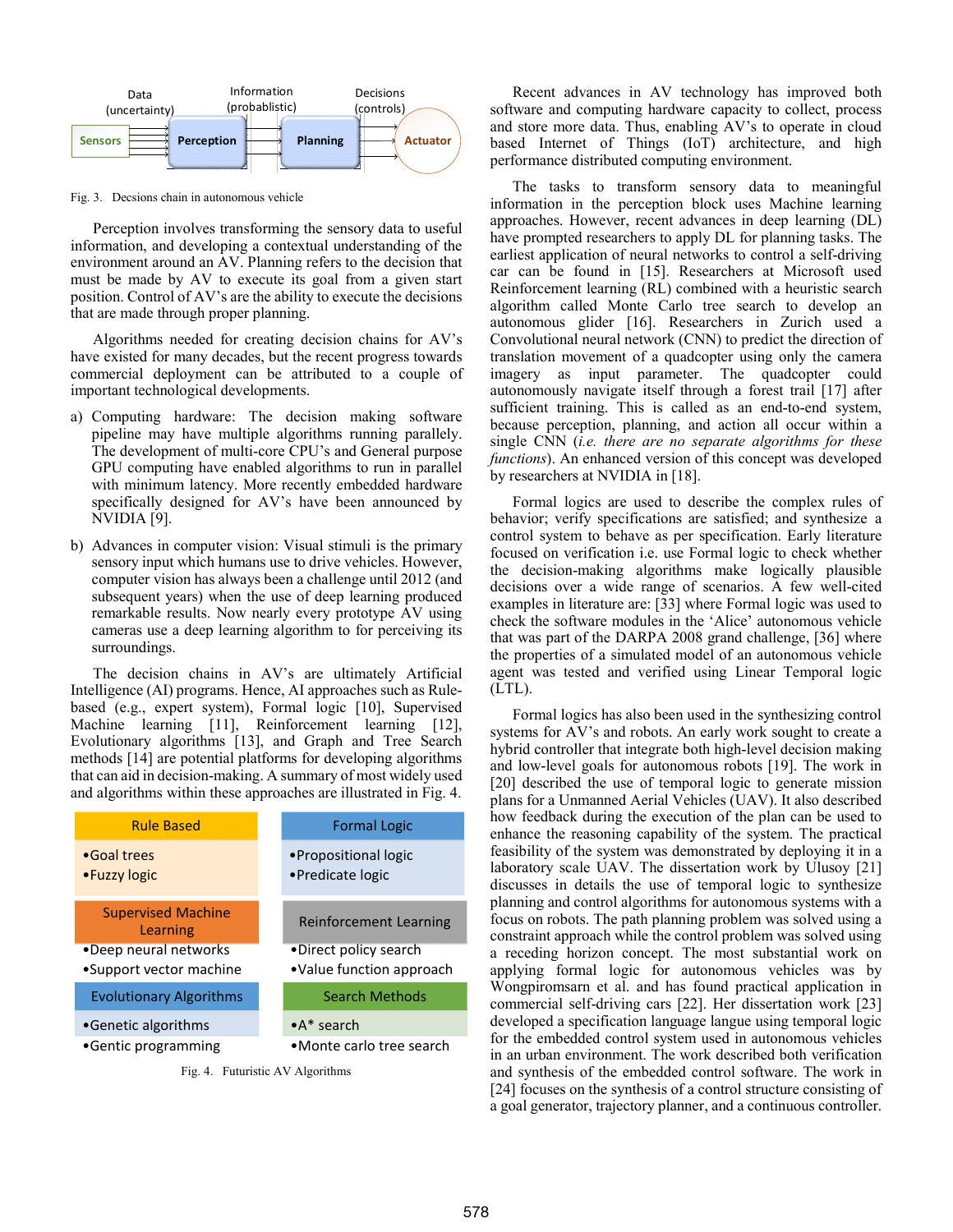A receding horizon framework is proposed to solve the problem of interfacing the discrete decision-making process with the continuous physical system. The work in [25] uses the same methodologies with emphasis on formal specification of traffic rules in an urban environment and synthesizing a controller for the same. The same author provides an overview of techniques that combine formal logics with control theory for autonomous systems [26].

# III. DISTRIBUTED ARCHITECTURE

A cyber-physical system (CPS) like an AV may take on a centralized or distributed architecture depending upon how it's control, data, and processors are organized [27],[28]. A system may be said to be distributed, if at least one of its physical component is distributed.

Research into distributed robotic systems have been pursued since the 1980's and [29] gives a taxonomy of the various methodologies in use. A more recent work in [30] provides an extensive survey of the current trends in multi-robot motionplanning algorithms. A decentralized control algorithm was proposed in [31] to transport a single object using a pair of robots without having to share locational information between them. In [32], a paradigm was proposed to assign specific roles to each robot in a group of robots, and have the robots dynamically exchange roles. A distributed architectures for a guided ground vehicle was modeled using Petrinets in [33]. The work in [34] described the design and building of a prototype distributed architecture for Unmanned Aerial Vehicles (UAV's). They also demonstrated experimental flights with the UAV using this architecture.

AV's are expected to outperform a human driver or controller in terms of every performance metric. Hence, the need to have an architecture where the different systems and subsystems in the AV can utilize available algorithms for optimal operations, data and processors in a manner that are costefficient, and perform energy aware computations as seen in Fig 5.

There are considerable advantages to use a distributed architecture platform for AV's. Two intuitive reasons are: a) various systems within an AV are physically separated. b) the individual AV may be part of a cluster of AV's, like in the case of AV's used for ride sharing services [35] or drones used in warehouse management [6]. A distributed architecture may be a means to efficiently increase knowledge, computing, and perspective of an AV. Another advantage is modularity wherein it might be possible to scale up the problem-solving capacity of the system.



Fig. 5. Control, data, and processor shared by different sub-systems in AV

# IV. TRUST AND ETHICALITY

Trust and ethics are concepts that are associated with sentient entities. But the capability of AV's to act without human intervention require mathematical representations of these concepts for interacting with human and AV's.

# *A. Quantifying trust Distributed AV Architectures*

Trust in an automated or autonomous system has been described as the users willingnes to believe information provided by the systems and use it to achieve a goal [36]. The actions and decisions in an AV are made by complex hierarchical algorithms which may appear like a black box to the human observer and lead them to question it's trustworthiness [1],[37]. Similarly, machines must establish trust in the actions and information coming from human coworkers. Two approaches can be seen in literature for devloping trust between humans and machines. The first is to through design methodology i.e. using a human centred design approach. Second way to develop mathematical models that can quantify trust. The work in [38] gives a thorough review of human centred design and their applications to autonomous systems. This approach seek to understand when, and why humans would trust a machine, and hence involves both engieering and psychology.

The permeation of information technology means that humans already trust information originating from machines especially in the field or e-commerce and internet banking. The techniques used to ensure trustworthiness here can be applied to AV's as welel. Early works like [39] tried to solve the problem of the dependability of a given information sources in an uncensored multi-agent system using the Bayesian method. Later works have focused on developing trust models in the field of e-commerce and cloud computing [40]. In [41] the trustworthiness of an IT system was evaluated by applying a set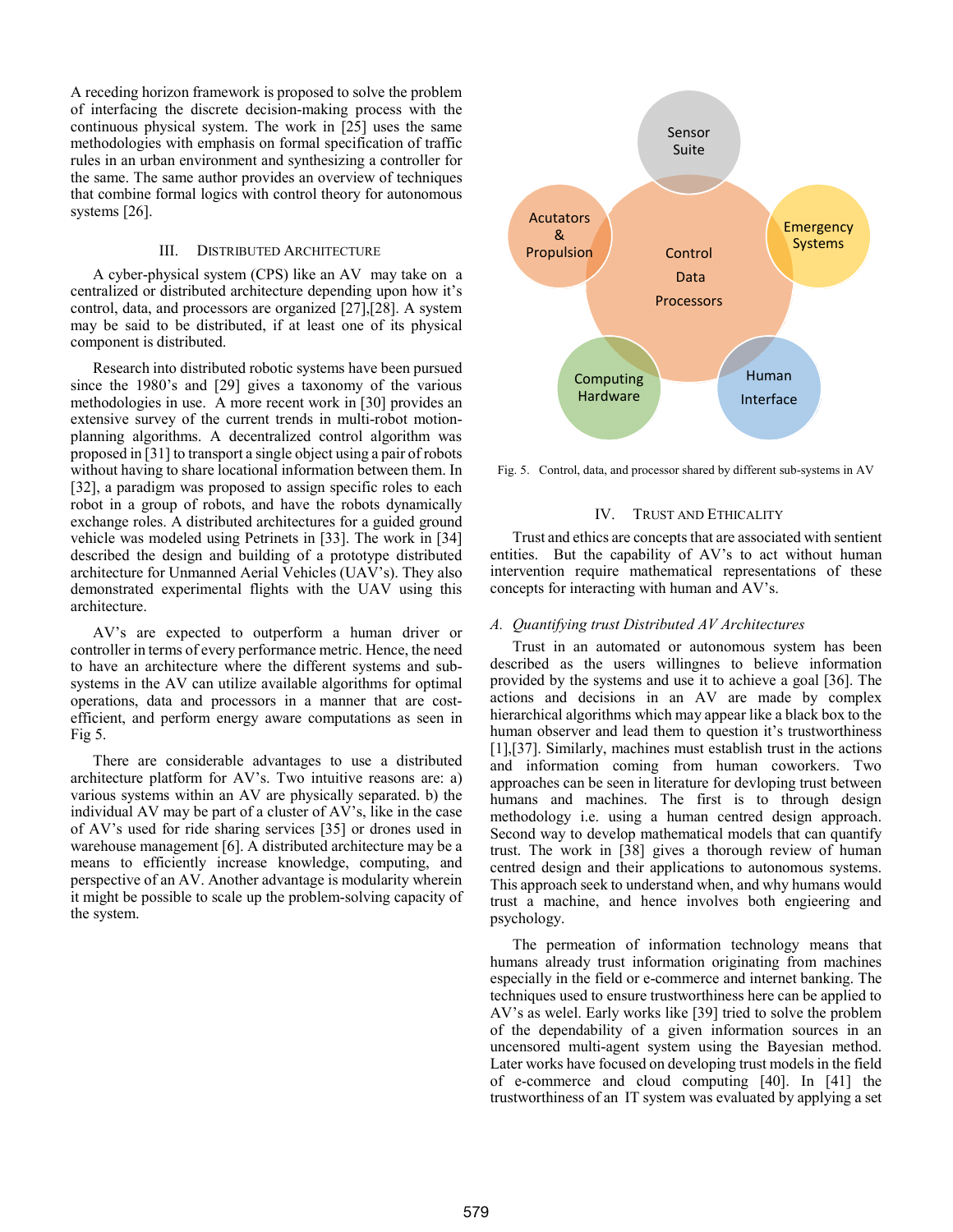of propositional logic rules on information about its components and subsystems. The work by Ries in [42] details the development of the Certain Trust Model (CTM) for selecting of interaction partners for an entity in the cloud. For this purpose, evidence gained from past interaction partners were used to create a Bayesian trust model. In [43] Fuzzy logic was used to create a trust evaluation model using Fuzzy membership functions and fuzzy linguistic variables. The work in [44] focuses on quantifying trust in autonomous vehicles using statistical formal verification method. An attack on the sensors in the autonomous vehicle is simulated to test the effectiveness of the algorithm.

# *B. Ethical sub-systems in AV decision chains*

Even though humans are not integral to the operation of the AV, the lack of a human element does not preclude or excuse the AV from adhering to moral standards and exhibit ethical behavior [45]. Hence, the need for algorithms that keep a tab on the ethicality of the decisions taken by an AS. Fortunately there are initiatives like IEEE Global Initiative for Ethical Considerations in Artificial Intelligence and Autonomous Systems with the goal to educate, train and empower engineers and scientists as well as develop operational standards [46]. Practicaly this would mean accomodating sub-systems within the decision making chains of AV to conform with commonly accepted ethical norms. The work in [47] proposes two approaches that may be used based on experience with combat robots:

- a) Ethical governor: A component that acts as kind of gate between the planning system and the actuators within the AS, which can intervene when necessary to prevent an unethical response. For the governor to act or not act, it needs to compute the ethics of the planned action using methods like those proposed in [48]. The work in [49] has similar concepts but proposes using formal specifications for the ethical behavior of an AS which can be used to rank multiple plans of actions.
- b) Ethical adaptor: This approach stems from the philosophical idea that the feeling of 'guilt' may induce a human person to have ethical behavior. In case of an AS, any ethical violations due to the actions of the AS should cause a quantifiable 'guilt' value (which may be modeled using methods like [50]) to accrue over time and influence future decisions.

An often overlooked consideration is with regard to the intrusion on individual privacy that is an unforseen consequence of the large number of sensors attached to the AV. In case of a self-driving car it might be just video images of neighbouring cars, and it's passengers, while in case of a UAV it might be the land and propoert on the ground below. Recently this topic has been gaining intrest from legal professionals and media [51].

# V. CYBER SECURITY

Like in any CPS, the software in an AV is vulnerable to hacking [52]. The potential harm that can be caused by a hacked AV are greater than a personal computer However, isolating the AV from outside networks is challenging, as they have to interact with systems of systems (SoS) approach outside the

network of operations. This paper discusses state-of-the work in this context.

One of the biggest threats that society will face as transportation transforms in the coming years is vehicle cybersecurity. It is a topic about which much is still unknown, even among those working at the cutting edge of the industry; vehicle connectivity is a new phenomenon and the technology continues to evolve rapidly. One of the central challenges in vehicle cybersecurity is that the various electrical components in a car (known as electronic control units, or ECUs) are connected via an internal network. Thus, if hackers manage to gain access to a vulnerable, peripheral ECU — for instance, a car's Bluetooth or infotainment system — from there they may be able to take control of safety critical ECUs like its brakes or engine and wreak havoc. Cars today have up to 100 ECUs and more than 100 million lines of code — a massive attack surface. Further complicating matters, auto manufacturers source ECUs from many different suppliers, meaning that no one player is in control of, or even familiar with, all of a vehicle's source code. The threat of automotive cyberattacks will only loom larger as society transitions to autonomous vehicles. But even before autonomous vehicles become widespread, car hacking is already a very real danger: In 2014, more than half of the vehicles sold in the United States were connected, meaning that they are vulnerable to cyberattacks. The solution is to design a multilayered cyber aware security architecture.

An ongoing policy issue is the future of dedicated shortrange communications (DSRC), as manufacturers want to commercialize vehicles with more advanced autonomous systems. DSRC can allow for limited, short range communication—often less than one kilometer—via wireless links that provide for vehicle-to-vehicle (V2V), vehicle-to roadside (V2R), and vehicle-to-infrastructure (V2I) communications. DSRC, combined with the full "V2X" array of applications, can allow for safety-related capabilities such as collision avoidance and information about operating conditions, as well as convenience-related capabilities such as traffic rerouting, vehicle dispatch, and commercial transactions. For fully autonomous vehicles, DSRC is essential as it can be integrated with radar and LIDAR sensors, GPS navigation, and other onboard capabilities to network with other vehicles to create a holistic image of traffic patterns, weather, road conditions, obstructions, and other pertinent information [53].

#### VI. FUTURE TRENDS

AV's have an exciting future with some projections indicate that the revenue stream may be worth upto \$7 trillion by 2050. Drones, cars and machine to machine interface generate lots of data from their onboard sensors. There will be a necessity to develop more efficient hardware and software pipeline to compress and store such volumous data for archiving and advanced data analystic applications to extract useful information like driving behaviour from this data. Other potential areas in need of solutions are verification and validation algorithms for certifying autonomous systems, rendering down data, human factors, image processing and vision technologies.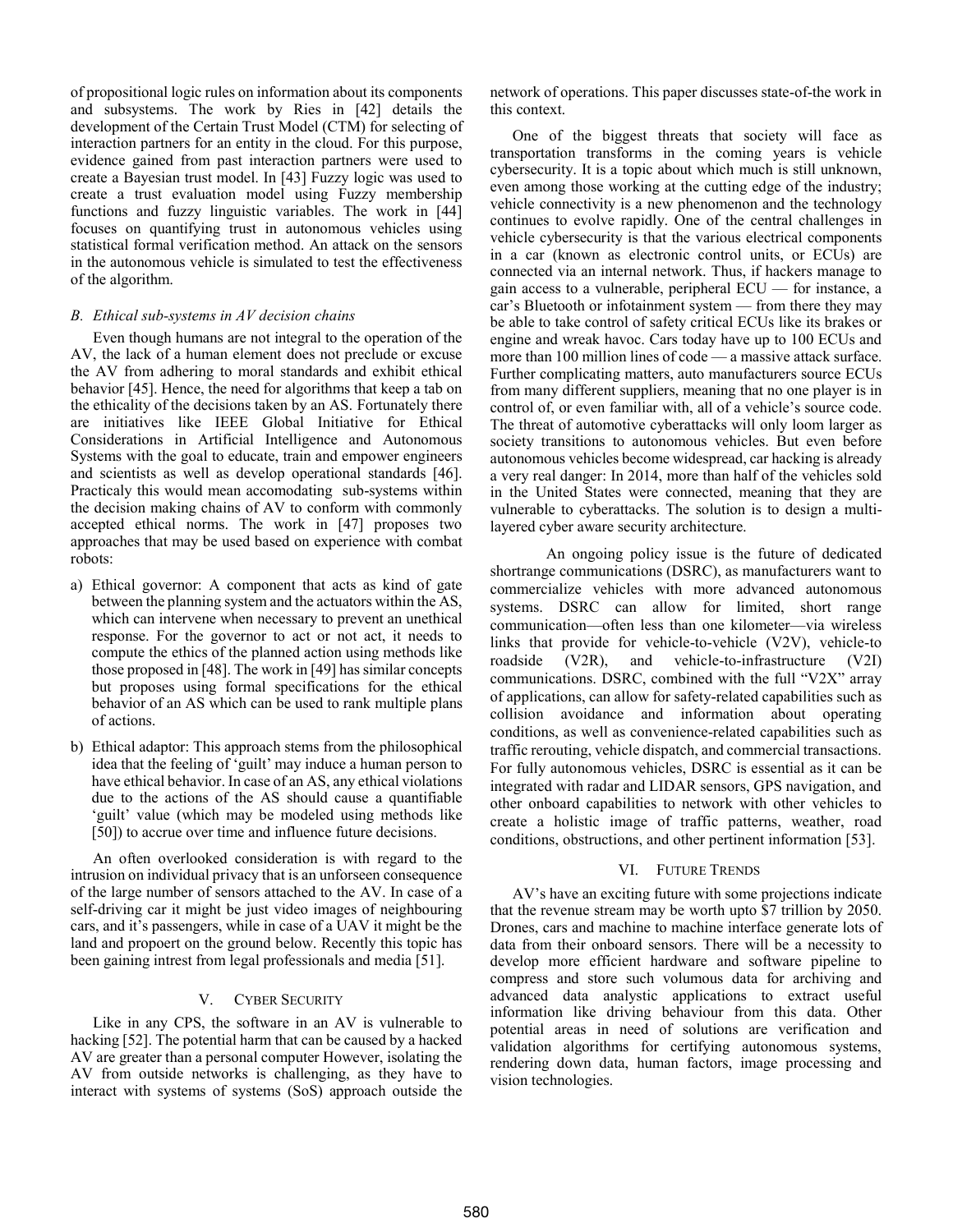# VII. CONCLUSION

This work outlined the key design decisions that are relevant to the AV's, namely decision chains, architecture, trust and ethicality, and cyber security. The challenges involved in these design decsions were explored and the important literature providing solutions were outlined. An overview of potential research opportunities related to AV's was provided. Inorder to drive the area of AV research, effective policies and regulations are needed. Moreover a change in mindset among researchers and the general public is required to take full advantage of AV technology.

| <b>TABLE L</b> | <b>TRENDS IN SURVEYED LITERATURE</b> |  |
|----------------|--------------------------------------|--|
|----------------|--------------------------------------|--|

| <b>Features</b>     | Reference                    | <b>Key technologies</b>                                                                                                                            |
|---------------------|------------------------------|----------------------------------------------------------------------------------------------------------------------------------------------------|
| Decision<br>chains  | $[16]$ -<br>$[19],[20]-[27]$ | Perception or end to end systems<br>using deep learning. Planning using<br>Search trees, Formal logic and<br>Reinforcement learning                |
| Architecture        | $[30]-[35]$                  | Distributed architecture is prevalent                                                                                                              |
| Trustworthin<br>ess | $[38] - [44]$                | Bayesian inference and Fuzzy logic<br>used to model trust                                                                                          |
| Ethics              | $[47] - [50]$                | Ethical governors or Ethical<br>adaptors, privacy issues                                                                                           |
| Cyber<br>Security   | $[53-56]$                    | Regulations on Electronic Control<br>Units (ECUs), flight management<br>and control, and indoor localization<br>systems, cyber-attack forecasting. |

#### **REFERENCES**

- [1] R. Parasuraman, T. B. Sheridan, and C. D. Wickens, "A model for types and levels of human interaction with automation," *IEEE Trans. Syst. Man, Cybern. - Part A Syst. Humans*, vol. 30, no. 3, pp. 286– 297, May 2000.
- [2] J. M. Anderson and N. Kalra, "Autonomous Vehicle Technology: A Guide for Policymakers," Santa Monica, 2016.
- [3] C. F. Kerry and J. Karsten, "Gauging investment in self-driving cars," 2017.
- [4] Tesla, "All Tesla Cars Being Produced Now Have Full Self-Driving Hardware," *Tesla Blog*, 2016. [Online]. Available: https://www.tesla.com/blog/all-tesla-cars-being-produced-nowhave-full-self-driving-hardware. [Accessed: 15-Nov-2017].
- [5] "Waymo's fully self-driving vehicles are here Waymo Medium." [Online]. Available: https://medium.com/waymo/with-waymo-inthe-drivers-seat-fully-self-driving-vehicles-can-transform-the-waywe-get-around-75e9622e829a. [Accessed: 09-Nov-2017].
- [6] B. Heater, "Keeping track of warehouse inventories with an army of fully autonomous drones | TechCrunch," *Tech Crunch*, 2016. [Online]. Available: https://techcrunch.com/2016/09/12/intelligentflying-machines/. [Accessed: 16-Nov-2017].
- [7] P. Durst and W. Gray, "Levels of Autonomy and Autonomous System Performance Assessment for Intelligent Unmanned Systems," 2014.
- [8] "J3016: Taxonomy and Definitions for Terms Related to On-Road Motor Vehicle Automated Driving Systems," 2014.
- [9] NVIDIA, "NVIDIA Announces World's First AI Computer to Make Robotaxis a Reality," *NVIDIA Newsroom*, 2017. [Online]. Available: https://nvidianews.nvidia.com/news/nvidia-announces-world-s-firstai-computer-to-make-robotaxis-a-reality. [Accessed: 16-Nov-2017].
- [10] N. J. Nilsson, "Logic and artificial intelligence," *Artif. Intell.*, vol. 47, no. 1–3, pp. 31–56, Jan. 1991.
- [11] P. Domingos, *The master algorithm : how the quest for the ultimate learning machine will remake our world*. 2015.
- [12] R. S. Sutton and A. G. Barto, *Reinforcement learning : An*

*Introduction*, 2nd ed. MIT Press, 2016.

- [13] D. Whitley, "Artificial Intelligence: Genetic Algorithms and Evolutionary Computing," in *Van Nostrand's Scientific* Computing," in *Van Nostrand's Scientific Encyclopedia*, Hoboken, NJ, USA: John Wiley & Sons, Inc., 2005.
- [14] S. J. Russell, P. Norvig, and E. Davis, *Artificial Intelligence : A Modern Approach*. Prentice Hall, 2010.
- [15] D. A. Pomerleau, "ALVINN: an autonomous land vehicle in a neural network," in *Advances in neural information processing systems 1*, 1989, p. 819.
- [16] A. Linn, "Science mimics nature: Microsoft researchers test AIcontrolled soaring machine," *Microsoft Features*, 2017. [Online]. Available: https://news.microsoft.com/features/science-mimicsnature-microsoft-researchers-test-ai-controlled-soaring-machine/. [Accessed: 01-Sep-2017].
- [17] A. Giusti *et al.*, "A Machine Learning Approach to Visual Perception of Forest Trails for Mobile Robots," *IEEE Robot. Autom. Lett.*, vol. 1, no. 2, pp. 661–667, Jul. 2016.
- [18] N. Smolyanskiy, A. Kamenev, J. Smith, and S. Birchfield, "Toward Low-Flying Autonomous MAV Trail Navigation using Deep Neural Networks for Environmental Awareness," in *IEEE/RSJ International Conference on Intelligent Robots and Systems*, 2017.
- [19] G. E. Fainekos, H. Kress-Gazit, and G. J. Pappas, "Hybrid Controllers for Path Planning: A Temporal Logic Approach," in *Proceedings of the 44th IEEE Conference on Decision and Control*, 2005, pp. 4885–4890.
- [20] P. Doherty, J. Kvarnström, and F. Heintz, "A temporal logic-based planning and execution monitoring framework for unmanned aircraft systems," *Auton. Agent. Multi. Agent. Syst.*, vol. 19, no. 3, pp. 332– 377, Dec. 2009.
- [21] M. A. Ulusoy, "Optimal temporal logic control of autonomous vehicles," Boston University, 2014.
- [22] E. Ackerman, "After Mastering Singapore's Streets, NuTonomy's Robo-taxis Are Poised to Take on New Cities," *IEEE Spectrum*, 2016.
- [23] T. Wongpiromsarn, "Formal Methods for Design and Verification of Embedded Control Systems: Application to an Autonomous Vehicle," 2010.
- [24] T. Wongpiromsarn, U. Topcu, and R. M. Murray, "Receding Horizon Temporal Logic Planning," *IEEE Trans. Automat. Contr.*, vol. 57, no. 11, pp. 2817–2830, Nov. 2012.
- [25] T. Wongpiromsarn, S. Karaman, and E. Frazzoli, "Synthesis of provably correct controllers for autonomous vehicles in urban environments," in *2011 14th International IEEE Conference on Intelligent Transportation Systems (ITSC)*, 2011, pp. 1168–1173.
- [26] T. Wongpiromsarn, U. Topcu, and R. M. Murray, "Synthesis of Control Protocols for Autonomous Systems," *Unmanned Syst.*, vol. 1, no. 1, pp. 21–39, 2013.
- [27] K. P. Sycara, "Multiagent Systems," *AI Mag.*, vol. 19, no. 2, p. 79, Jun. 1998.
- [28] P. H. Enslow, "What is a 'Distributed' Data Processing System?," *Computer (Long. Beach. Calif).*, vol. 11, no. 1, pp. 13–21, Jan. 1978.
- [29] L. E. Parker, "Current State of the Art in Distributed Autonomous Mobile Robotics," in *Distributed Autonomous Robotic Systems 4*, Tokyo: Springer Japan, 2000, pp. 3–12.
- [30] J. Ota, "Multi-agent robot systems as distributed autonomous systems," *Adv. Eng. Informatics*, vol. 20, no. 1, pp. 59–70, Jan. 2006.
- [31] Y. Hirata, K. Kosuge, H. Asama, H. Kaetsu, and K. Kawabata, "Coordinated transportation of a single object by multiple mobile robots without position information of each robot," in *Proceedings. 2000 IEEE/RSJ International Conference on Intelligent Robots and Systems (IROS 2000) (Cat. No.00CH37113)*, vol. 3, pp. 2024–2029.
- [32] L. Chaimowicz, V. Kumar, and M. F. M. Campos, "A Paradigm for Dynamic Coordination of Multiple Robots," *Auton. Robots*, vol. 17, no. 1, pp. 7–21, Jul. 2004.
- [33] Y. Nagao et al., "Net-based cooperative control for autonomous distributed systems," in *IEEE Symposium on Emerging Technologies and Factory Automation*, 2012, pp. 350–357.
- [34] P. Doherty et al., "A Distributed Architecture for Autonomous Unmanned Aerial Vehicle Experimentation," in *Distributed Autonomous Robotic Systems 6*, Tokyo: Springer Japan, 2007, pp. 233–242.
- [35] Waymo, "Waymo's fully self-driving vehicles are here," *Medium*,